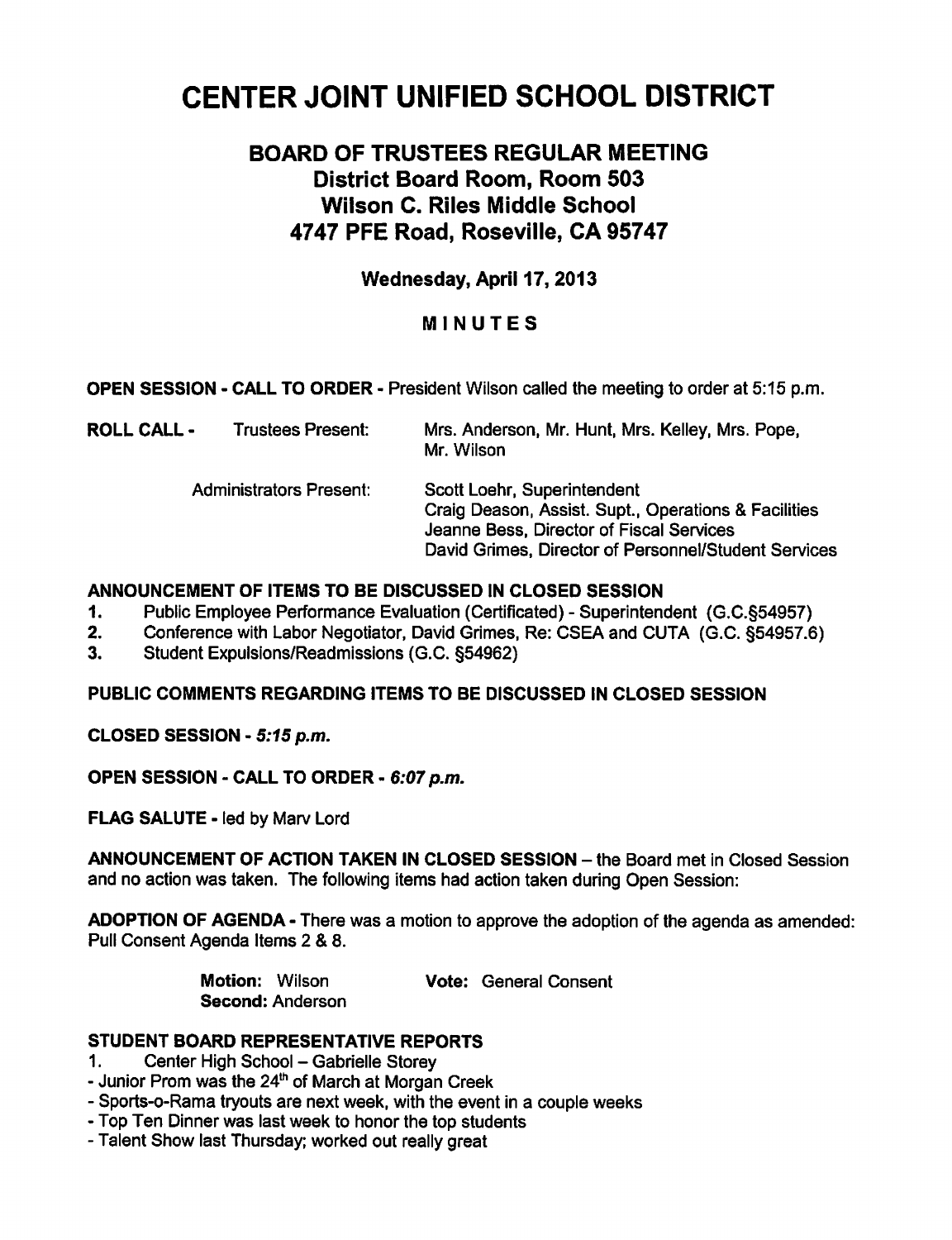4/17/13 Regular Meeting Page 2

#### STUDENT BOARD REPRESENTATIVE REPORTS (continued)

2. McClellan High School - Ronnie Barnes was not available to report

3. Antelope View Charter School & Global Youth Charter School - Niko Morris

The representative for AVCS was not available, so both AVCS & Global reports were given by Niko Morris.

STAR testing is going on this week; so far have they have had perfect attendance for STAR testing at Global Youth

for both AVCS & Global, there is going to be an open enrollment and information night next Thursday, April 25

- last Friday was the  $2^{nd}$  year of having their Battle of the Sexes rally; went really well – the guys won

next week they will be having their Six Flags field trip for students who have earned all A's & B's

## ORGANIZATION REPORTS

1. CSEA- Cyndy Mitchell, President, was not available to present.

2. CUTA - Heather Woods, President, noted that amazing things are going on: Sly Park, Husky Olympics, science fairs, author days, leadership day, civil war re-enactment, open houses, Mystery at Shady Acres play, and a talent show at the high school. She said that she is amazed at the amount of activities that are going on for our students with the reduced amount of people. The overall feeling after all of these activities is stress. She asked that if you see a teacher in the next couple of weeks, to please tell them how much they are appreciated. She noted that they hope to see the board out at many of the upcoming activities still remaining at the sites. Trustee Kelley asked about Senior Ball. It was noted that the Senior Ball will be at the Croatian American Cultural Center.

#### REPORTS/PRESENTATIONS

1. Williams Uniform Complaint Quarterly Reporting - David Grimes, Director of Personnel & Student Services, reported that there were no items to report at this time.

2. Technology Update - Craig Deason, Assistant Superintendent of Operations & Facilities, noted that we have great Supervisors that make his job a whole lot easier. Laura Kasey, Food Services Manager, is serving more kids than before; she's doing a great job keeping us in the black. She is doing a great job following all rules and laws for food services, and she is doing a great job building a great environment for the staff that she works with. She is also working on customer service for our kids. Isabella Maranon, in Transportation, has trained about 15 new bus drivers since she has been here. She is providing a consistent, positive environment. She was also able to get us 5 new buses at no cost to the district. Marv Lord & Eugene Graham, in Computer Services are doing a great job working with the site techs to cannibalize our computers to keep them up and running. They hold recycle fundraisers with our computers that no longer work. They also use computers from the community to help keep our computers working. Marv Lord then gave a report to the Board about our hardware and infrastructures we are using, needs that are coming up soon and in the future, as well as possible funding to mitigate these problems.

Trustee Wilson asked if we would be able to go to voiceover technology. Mr. Lord noted that when the district built the system for the district they built it right. He noted that we are ready to go as fast and as hard as we want. Mr. Deason noted that when we modernize sites we do put in phone systems that are capable of voiceover IPs and we have reduced the number of centrex lines. We run it to a computer and then to the school sites. Currently, Dudley, Spinelli, Wilson Riles, and Oak Hill have been upgraded.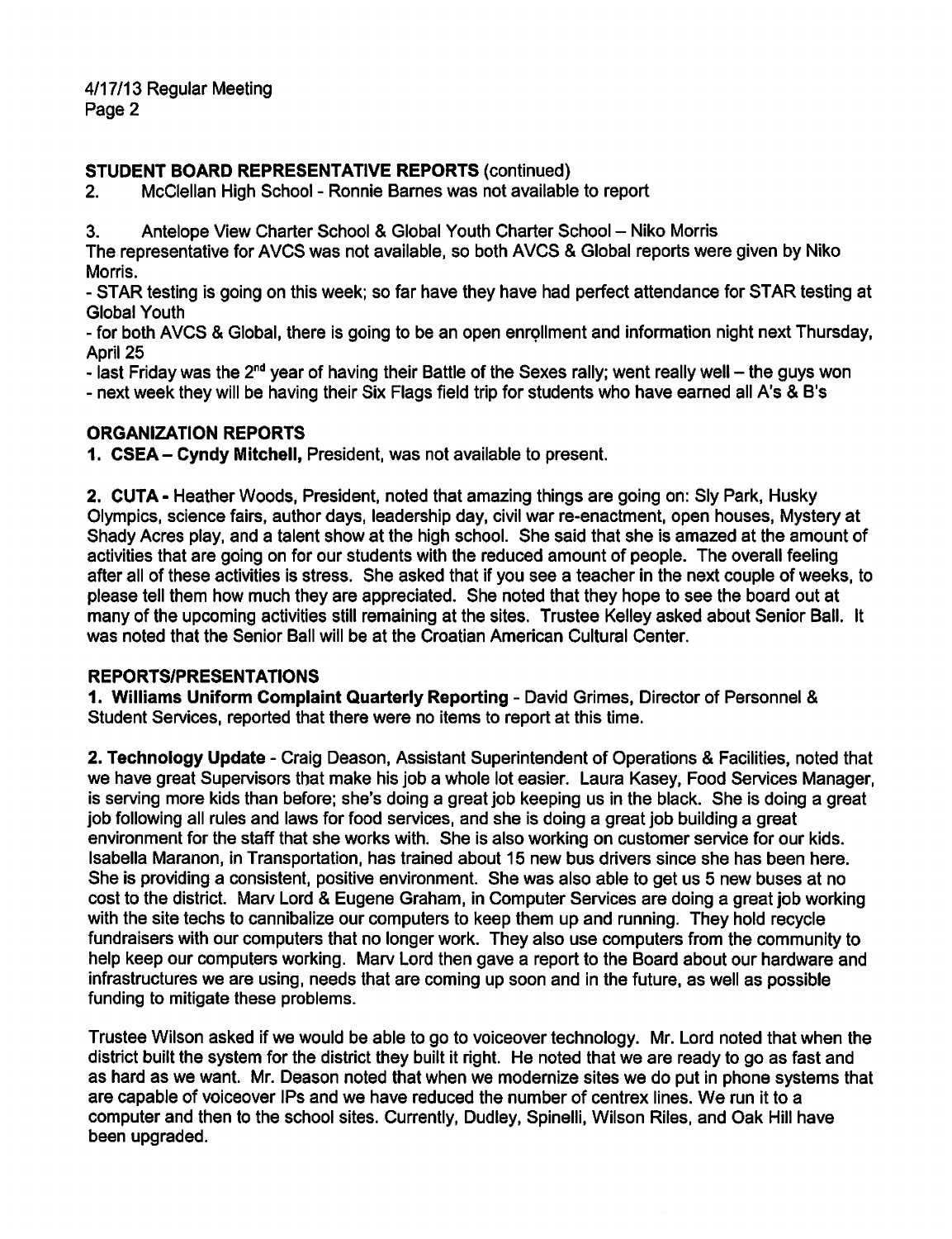#### REPORTS/PRESENTATIONS (continued)

Trustee Anderson noted that they are doing a good job blocking spam email, but somehow there is some that get through that look like they are from someone within the district. Mr. Lord noted that if they don't recognize it or it doesn't look right, delete it. He noted that there are some utilities that you can go through that can be run to clean it. Trustee Kelley asked how many computers are more than 4 years old. Mr. Lord noted that as of a year ago about 89% were more than 4 years old. She asked if we have a plan for rotating them. Mr. Loehr noted that we are trying to have the backbone in place (the servers) before we go to something like ebooks, ipads, etc. Trustee Kelley noted that she would like to see a replacement plan in place that says we need to spend X amount of money. Mr. Lord noted that we are trying to avoid that avenue at this point because we don't know what the budget will be from year to year. We are trying to repair what we have and keep them running. A plan is in the works; they are still shopping around to see what route we should take. Mr. Loehr noted that we will continue with our tech plan but will try to bring in a "wish list" proposal. Trustee Hunt noted that with smaller devices, the technology is out there, but the programs are ready with the curriculum.

#### COMMENTS FROM THE AUDIENCE REGARDING ITEMS NOT ON THE AGENDA-

Cindy Campbell, parent, noted that the Antelope Community Carnival went well. They were pleased with the results. They made about \$10,000 for the Riles PTA. Each of the sites volunteered to sell tickets at their sites. Those sites are each being given \$100.00.

Mike Jordan, Principal at Center High School, noted that there is an FBLA trip coming up that didn't make it on the agenda, but will be placed on the May 15<sup>th</sup> agenda. The other item is the WASC visit coming up this Sunday; they would like to meet with the Governing Board and Cabinet from  $5:00 - 6:00$ p.m. in the Library.

#### BOARD/SUPERINTENDENT REPORTS

#### Mrs. Pope

- thanked Mr. Lord for the great presentation; excited for what is coming up in the future
- attended the Riles Community Carnival; there was a great turn out
- attended Author Day at Oak Hill; this has been hosted by the Oak Hill PTA for 19 years

has another Governance meeting this weekend; thanked Mr. Loehr & Mrs. Hunt for helping her prepare for the meeting

- stopped by Dudley; their parking lot was just refinished
- Comcast Day will be April 27 at Dudley
- attended the Top Ten Dinner for Center High School

## Mrs. Anderson

- went to the Carnival; great community event
- looking forward to the graduations; its always a treat
- asked that if any of the elementary sites are having  $6<sup>th</sup>$  grade promotions, to please let them know

#### Mr. Hunt

thanked Mrs. Campbell for her work; asked Mrs. Frisch if she has ever seen a fundraiser like this noted that he is the director of public affairs for the local Church of Jesus Christ Latter Day Saints, which covers the Citrus Heights and Antelope area and noted that they are bringing some volunteers to the Comcast Day at Dudley on the 27th

#### Mrs. Kelley

apologized for not making it to the Top Ten Dinner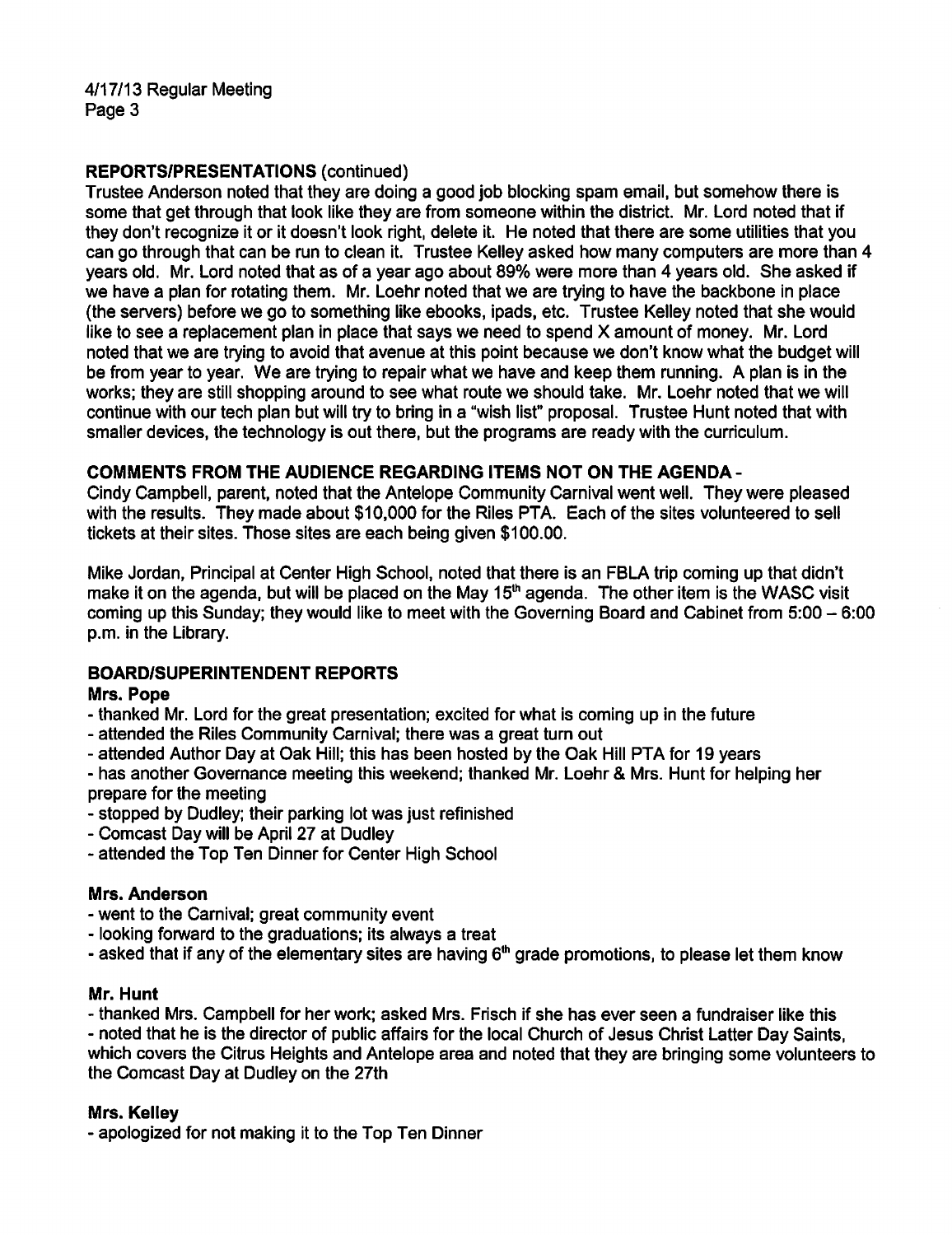4/17/13 Regular Meeting Page 4

#### BOARD/SUPERINTENDENT REPORTS (continued)

#### Mr. Loehr

noted that the Top Ten Dinner was a nice event; Mr. Jordan and Mrs. Winborne did a nice job organizing

wished everyone good luck on the STAR testing; visited McClellan High School, but found that the students were testing and couldn't go into classrooms

- looking forward to the Special Board Meeting on May 1; we have a good collection of names

thanked Cindy & Joe Campbell for allowing the Endowment to use the SOS money to pay for a replacement Cougar mascot for CHS

noted how fast this year has gone by

also noted that he appreciates everything everyone does for the district

#### Mr. Wilson

food at Top Ten Dinner was fantastic

- toured the high school, including Project Lead the Way; next couple of tours may be checking out programs rather than all classrooms

#### CONSENT AGENDA

- 1. Approved Adoption of Minutes from March 20, 2013 Regular Meeting
- 2. This item was pulled for separate consideration.
- 3. Approved Classified Personnel Transactions
- 4. Ratified 2012/2013 Individual Service Agreements:
- 2012/13-179-181 Communication Technology Education Center
- 5. Ratified 2012/13 PACT Training
- 6. Approved Notice of Completion for the Dudley Elementary School Parking Lot Paving Repair Project
- 7. Approved Payroll Orders: July 2012 March 2013
- 8. This item was pulled for separate consideration.

| Motion: Kelley |                  | <b>Vote: General Consent</b> |
|----------------|------------------|------------------------------|
|                | Second: Anderson |                              |

#### CONSENT AGENDA ITEMS PULLED FOR SEPARATE CONSIDERATION

2. Approved Adoption of Minutes from April 3, 2013 Special Meeting With correction of spelling error of name.

> Motion: Wilson Vote: General Consent Second: Hunt

8. Approved Supplemental Agenda (Vendor Warrants)

|                       | <b>Motion: Anderson</b> |            | Ayes: Anderson, Hunt, Kelley, Pope |  |
|-----------------------|-------------------------|------------|------------------------------------|--|
| <b>Second: Kelley</b> |                         | Noes: None |                                    |  |
|                       |                         |            | <b>Abstain: Wilson</b>             |  |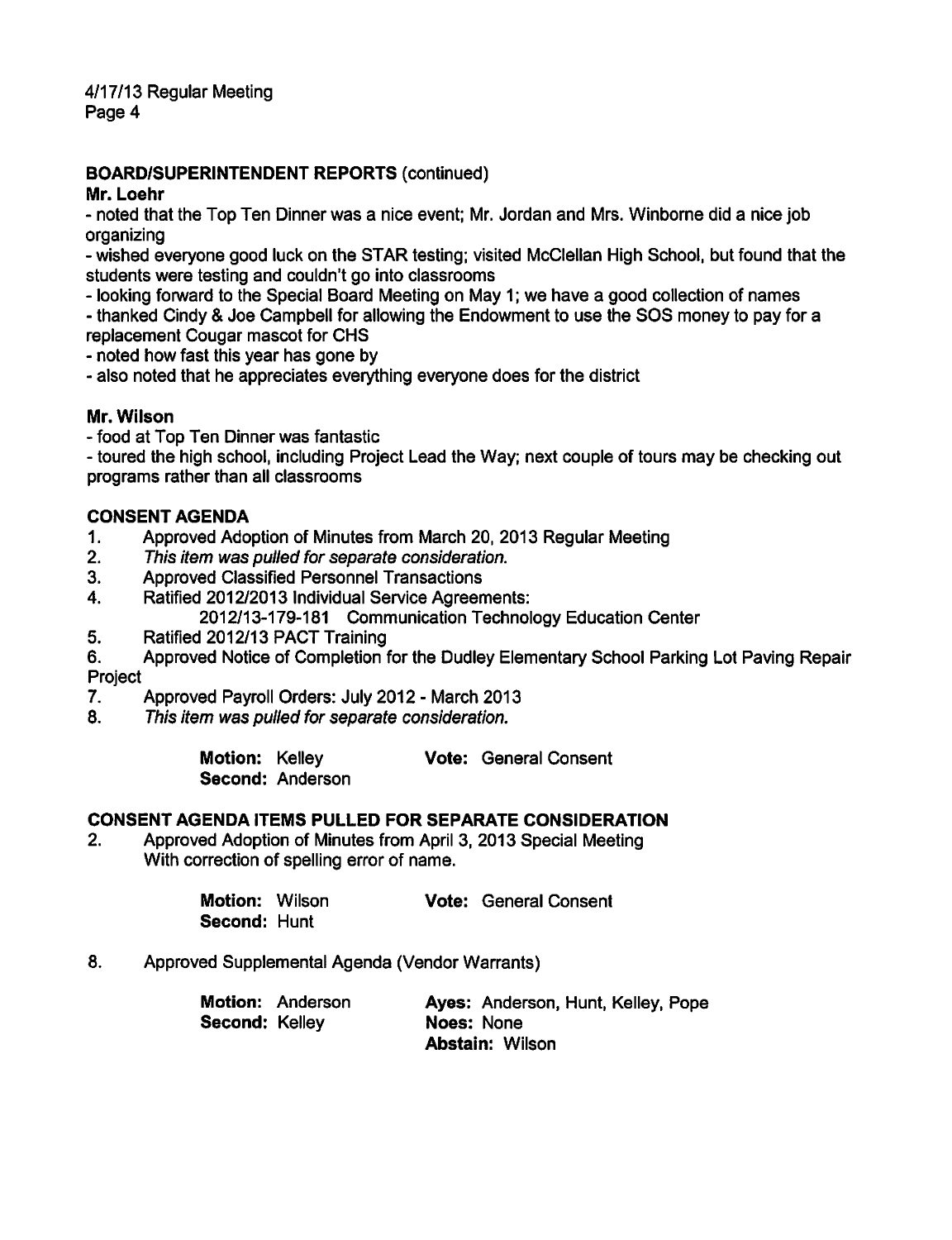4/17/13 Regular Meeting Page 5

#### BUSINESS ITEMS

| A. |               |                       |                      | <b>TABLED - Second Reading: Board Policies/Regulations/Exhibits</b> |
|----|---------------|-----------------------|----------------------|---------------------------------------------------------------------|
|    | Revise AR     |                       | 0420.4               | <b>Charter School Authorization</b>                                 |
|    | Revise        | BP.                   | 0420.42              | <b>Charter School Renewal</b>                                       |
|    | Revise        | BP.                   | 0420.43              | <b>Charter School Revocation</b>                                    |
|    | Revise        |                       | BP/AR 1312.3         | <b>Uniform Complaint Procedures</b>                                 |
|    | Revise        | BP/AR                 | 3260                 | <b>Fees and Charges</b>                                             |
|    | Revise AR     |                       | 3543                 | <b>Transportation Safety and Emergencies</b>                        |
|    | Revise BP     |                       | 4030                 | <b>Nondiscrimination in Employment</b>                              |
|    |               | Revise AR             | 4161.2/4261.2/4361.2 | Personal Leaves                                                     |
|    |               | Revise AR 4217.3      |                      | Layoff/Rehire                                                       |
|    | Revise        |                       | BP/AR 5113.1         | <b>Chronic Absence and Truancy</b>                                  |
|    |               | Revise AR             | 5125                 | <b>Student Records</b>                                              |
|    |               |                       | Revise AR 5141.31    | Immunizations                                                       |
|    |               | Revise BP/AR 5144.1   |                      | <b>Suspension and Expulsion/Due Process</b>                         |
|    | Revise BP     |                       | 5145.6               | <b>Parental Notifications</b>                                       |
|    |               | Revise BP/AR 5148.3   |                      | Preschool/Early Childhood Education                                 |
|    | Revise        | <b>BP/AR/E 6161.1</b> |                      | Selection and Evaluation of Instructional Materials                 |
|    | Revise BP     |                       | 6161.11              | Supplementary Instructional Materials                               |
|    | Revise AR     |                       | 6173.1               | <b>Education for Foster Youth</b>                                   |
|    | Revise        |                       | BP/AR/E(1) 6174      | Education for English Language Learners                             |
|    | Delete        | $E(2-6)$              | 6174                 | Education for English Language Learners                             |
|    | Revise        | <b>BP/AR 7214</b>     |                      | <b>General Obligation Bonds</b>                                     |
|    | Revise        | BB.                   | 9322                 | <b>Agenda/Meeting Materials</b>                                     |
|    | <b>Revise</b> | BB                    | 9323.2               | <b>Actions by the Board</b>                                         |
|    | Add           | Е                     | 9323.2               | <b>Actions by the Board</b>                                         |

There was a motion to bring this item to the floor.

Motion: Anderson Second: Hunt

There was a motion to approve.

| <b>Motion: Hunt</b> | Ayes:      |
|---------------------|------------|
| Second: Kelley      | Noes: Pope |

Trustee Pope noted that she would like to see the original written policies from way back compared to the new policies.

There was a substitute motion to TABLE this item.

Motion: Anderson This motion is non-debatable. Ayes: Pope, Anderson, Hunt, Kelley, Wilson Noes: None

Trustee Anderson noted that she thinks it would be a real eye-opener to see how policies were originally written.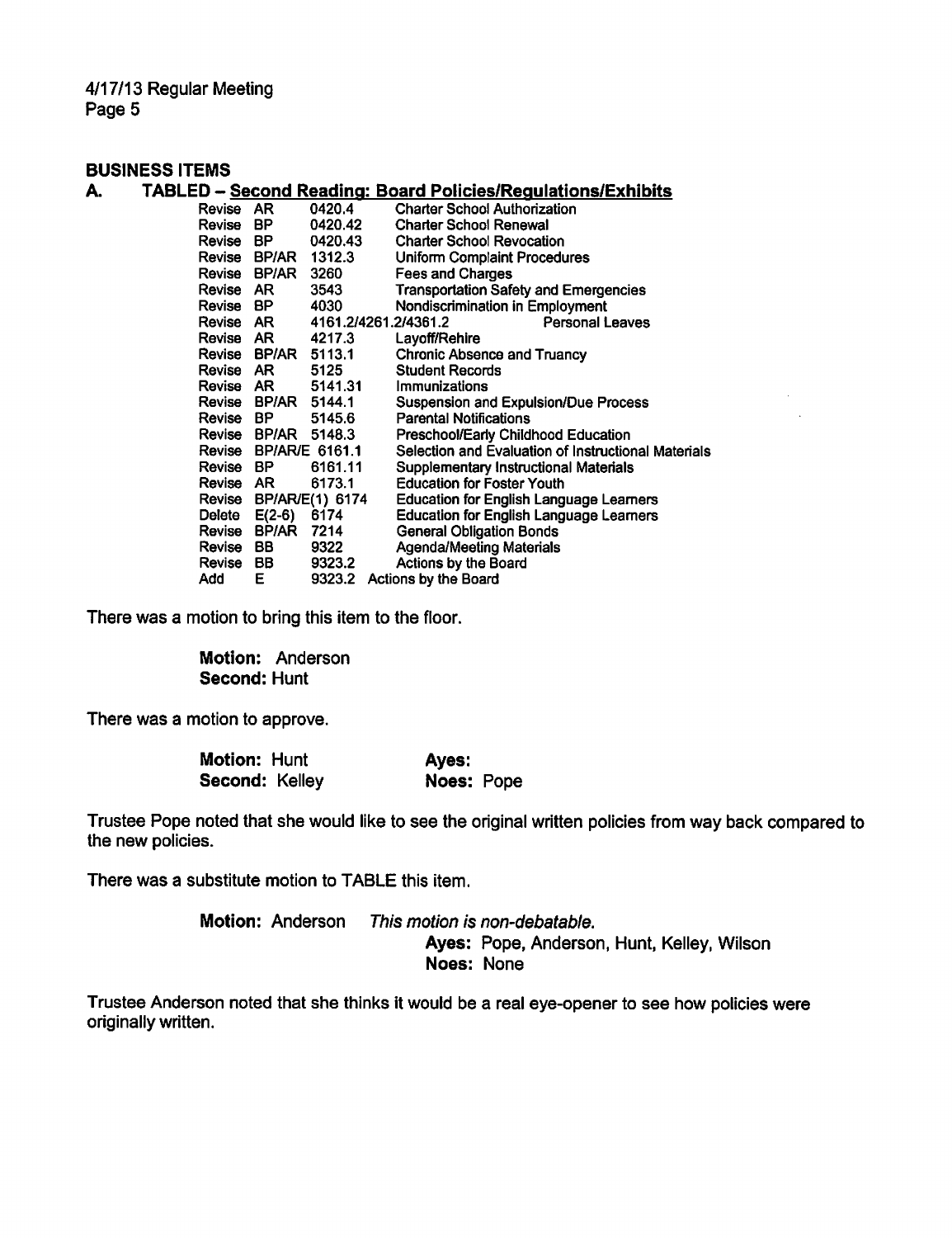#### BUSINESS ITEMS (continued)

#### B. APPROVED - Resolution #7/2012-13: Resolution in Acknowledgement. Appreciation. Acceptance of Gibson Ranch Regional Park Event Donation

Cindy Campbell, parent, explained that we are trying to get approval for an event that is to be held at Gibson Ranch for the benefit of Center Joint Unified School District. There would be concerts, carnival rides, possibly car shows (all still in the planning phase). They went to a meeting, but there was no vote. They will need to present at the Sacramento County Parks Commission. That meeting is April 26<sup>th</sup> at 6:00 p.m. at 701 H Street in Sacramento; they need people to attend the meeting and people to write letters in support of the event. Trustee Pope noted that there was a Country Concert last year that raised \$50,000 with a one day event.

|                     | <b>Motion: Anderson</b> | Vote: Anderson, Hunt, Kelley, Wilson |
|---------------------|-------------------------|--------------------------------------|
| <b>Second: Hunt</b> |                         | Noes: None                           |
|                     |                         | <b>Abstain: Pope</b>                 |

#### C. APPROVED - Resolution #8/2012-13: Local Control Funding Formula

There was a motion to amend the resolve section to say in the next to last paragraph, third line down "...agencies are at a minimum restored to undeficited funding levels of 2012-13...". Also, add a sentence at the end of that paragraph to say "Additionally, all LEA apportionments will be paid prior to implementation of the new funding formula."

Second: Hunt

Motion: Kelley **Vote: General Consent** 

CONTINUATION OF CLOSED SESSION  $-7:24$  p.m.

RETURN TO OPEN SESSION  $-8:13 \text{ p.m.}$ 

ANNOUNCEMENT OF ACTION TAKEN IN CLOSED SESSION - the Board met in Closed Session and no action was taken.

#### ADVANCE PLANNING

- a. Future Meeting Dates:
	- i. Special Meeting: Wednesday, May 1, 2013 @ 6:00 p.m. Center High School Theater, 3111 Center Court Lane, Antelope, CA 95843
	- ii. Regular Meeting: Wednesday, May 15, 2013 @ 6:00 p.m. District Board Room Room 503, located at Riles Middle School, 4747 PFE Road, RoSeville, CA 95747
- b. Suggested Agenda Items:

 $ADJOURNMENT - 8:14 p.m.$ 

Motion: Kelley **Vote: General Consent** Second: Hunt